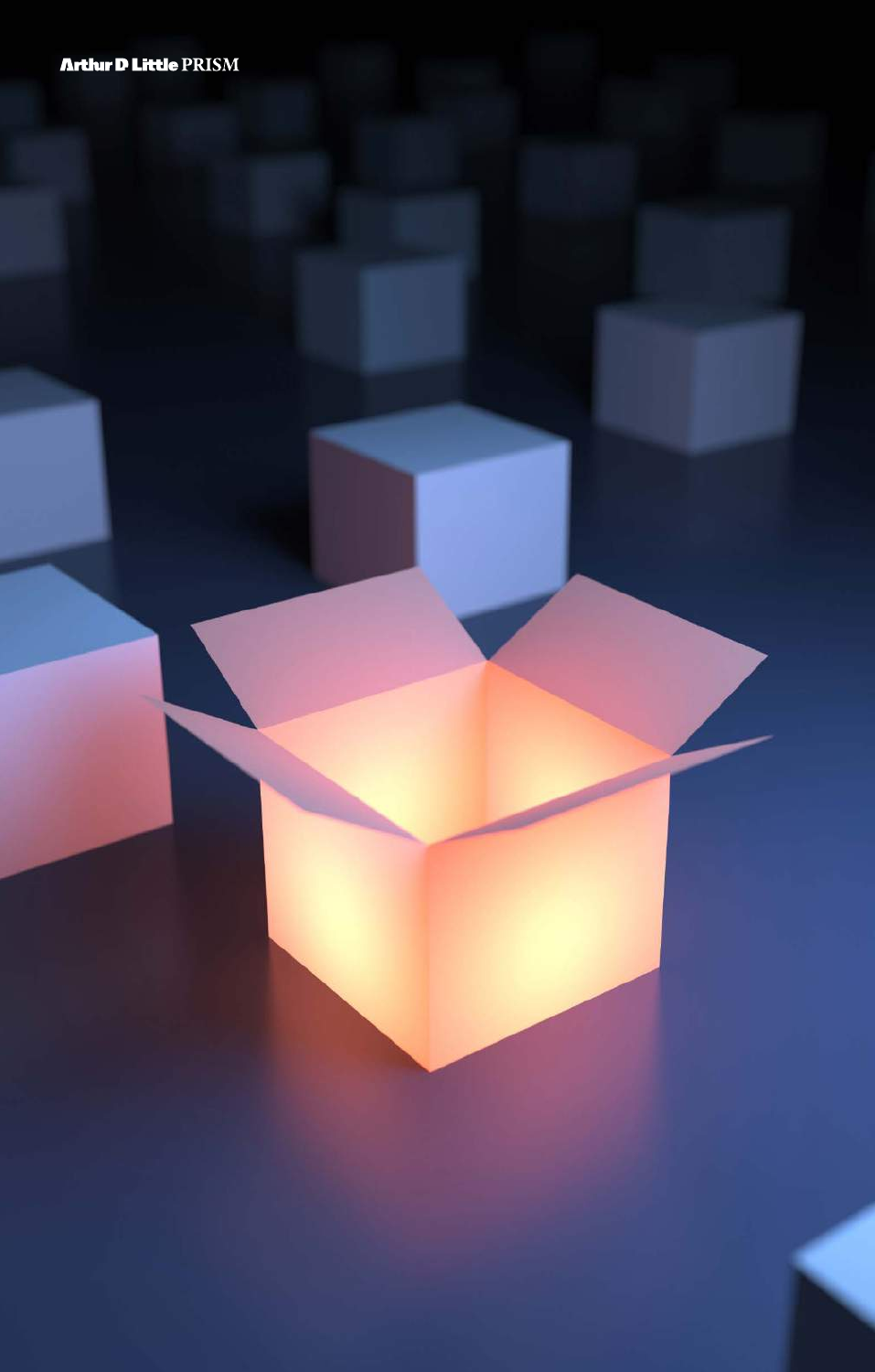#### 12/13

# **The Breakthrough Incubator how to create and rapidly launch new step-out businesses**

Rick Eagar, Max Senechal, Michaël Kolk, Tim Barder, Mitch Beaumont, Kurt Baes

The search for growth is usually near the top of the CEO agenda. This can be challenging when core business growth prospects are limited, or when disruptions or convergence mean that growth requires the company to move into new or unfamiliar areas. Large-scale acquisition may be prohibitively expensive. Breakthrough innovation – creating new step-out



businesses offering new products and services – is seen by many CEOs as a more attractive way to overcome the growth gap.

Consequently, many companies today have internal units or programs to drive breakthrough innovation. Some success is undoubtedly being achieved, but all too often the results fail to live up to the original ambition in terms of creating sustainable new businesses of scale. Usually this is not due to lack of good ideas, concepts or even prototypes, but

rather because it remains difficult for companies to truly embrace the idea of investing in unfamiliar, non-core business opportunities which involve significant commercial risk and require new competencies.

However, as experience with "hyper-collaboration"<sup>1</sup> models grows, companies are finding new ways to overcome the challenges through working differently with partners. In this article we explore one of the most promising breakthrough growth models we at Arthur D. Little have successfully applied in both B2C and B2B businesses. This model delivers major benefits in terms of speed, cost and likelihood of success. It involves radical collaboration across the innovation ecosystem, and covers the entire innovation process from idea to commercialization, including strategic, commercial and operational, as well as technical, aspects. We call this the "Breakthrough Incubator" model.

1. Ref "Ecosystem Innovation – The growth of hyper-collaboration in a fast-moving world" Prism S1 2017 <http://www.adlittle.com/en/insights/prism/ecosystem-innovation>

Despite businesses focusing their efforts on improving breakthrough innovation performance, many still fail to create sustainable new businesses of scale. The Breakthrough Incubator model, a new approach built on radical collaboration across the innovation ecosystem, covering the entire process from idea to commercialization, is already demonstrating that it can overcome the challenges that hold back performance.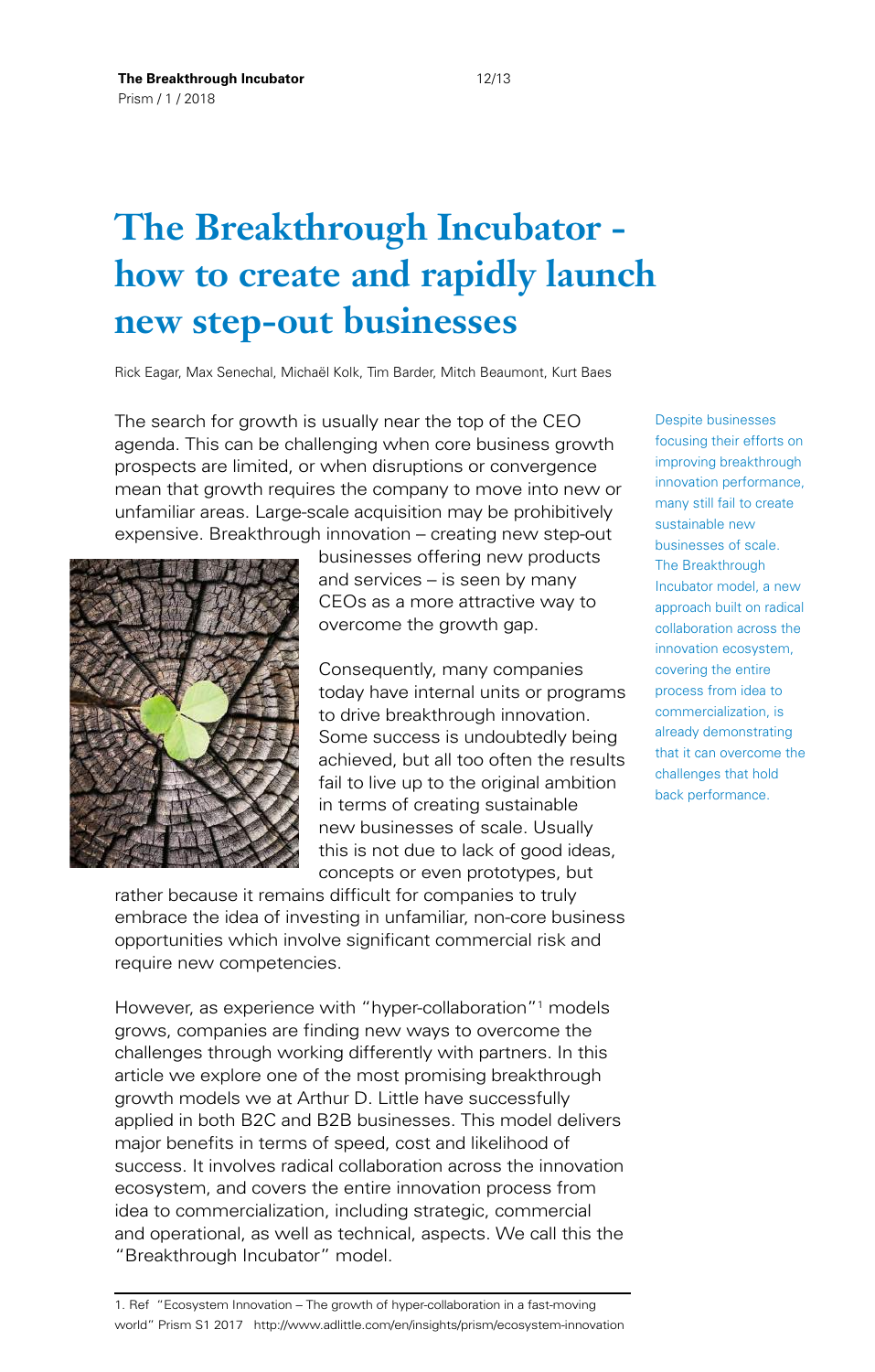# **The real challenges of breakthrough innovation**

Breakthrough innovation, by which we mean developing and launching radically new products, services or businesses that deliver significant value, is the holy grail of innovation management. Today it is an essential part of any large company's innovation effort, complementing incremental and shorter-term approaches which usually focus on the core business.

Achieving growth through systematic, repeated breakthrough innovation often poses a challenge to large companies because it is inherently risky and frequently requires competences and approaches which are not part of the mainstream of the organization. In many large companies, internal bureaucracy and red tape tend to stifle the required creativity, and internal R&D teams may struggle to think sufficiently "outside the box". Creating a stand-alone, semi-independent breakthrough team focused on step-out/adjacent opportunities or grand challenges is a common first step that companies take to address these barriers. Increasingly, companies are also looking to start-ups to access emerging technologies, bring in fresh thinking, and introduce more innovative ways of working. This has led to a major increase in the application of startup-incubator, accelerator and corporate-venturing schemes. "Intrapreneurship" approaches and competitions to encourage entrepreneurial activities within the company are also becoming more commonplace.

However, despite some successes, many companies are finding that these initiatives still fall short of expectations in terms of significant new-business creation. For example, in our own breakthrough innovation survey<sup>2</sup>, more than 85 percent of companies were unsatisfied with their breakthrough innovation performances. In our work with clients on innovation strategy, we encounter some common reasons for this, many of which are connected with the fact that companies tend to place too much emphasis on the front end of the innovation cycle, and too little emphasis on the end-to-end business creation process. Common failings include: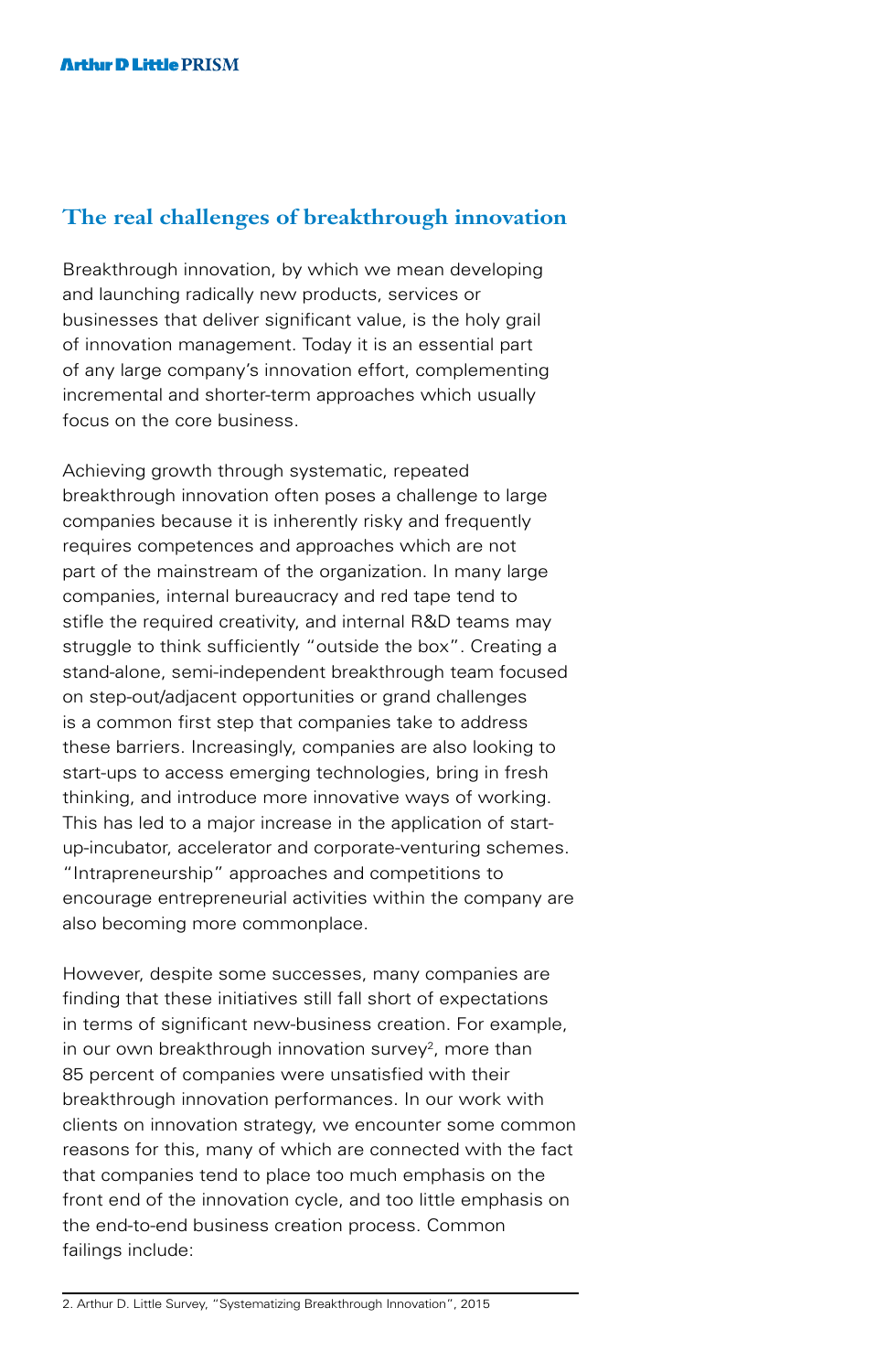- **Limited scope of internal breakthrough innovation units:** These units usually focus on ideation, concept exploration and product development as far as the prototype stage. The prototype may be successful in itself, but all too often the next stage of scale-up, launch planning and commercialization falters when more thorough market/consumer testing is conducted, or when the practicalities of large-scale material sourcing and manufacturing are properly assessed.
- **Internal rejection of radical new products:** Many large companies have built-in "antibodies" that hinder or reject radical new innovations. They are seen as either immaterial ("won't move the needle") or threats to existing business ("cannibalization"). Truly radical innovations also require resources, management styles and funding mechanisms that are, at best, unfamiliar to many organizations. External start-ups have similar issues to deal with, but they, at least, are driven by entrepreneurs with mentalities and ambitions that are all but absent in most corporates. This makes it difficult to create the right environment for a great but radical idea to prosper.
- **Brand constraints on breakthrough innovation:** In most B2C and some B2B businesses, brand is king. Sometimes great new innovations are killed prematurely during development or scale-up because they don't easily fit with the existing portfolio of brands. Brand constraints can limit the scope and novelty of innovations, and introduce an unwanted bias into assessment and evaluation of new concepts. Moreover, companies can be nervous about testing new products in the marketplace if their corporate identities are recognizable, because of the reputational risk and the possibility of competitors rushing "metoo" products into the market once they get wind of what's happening.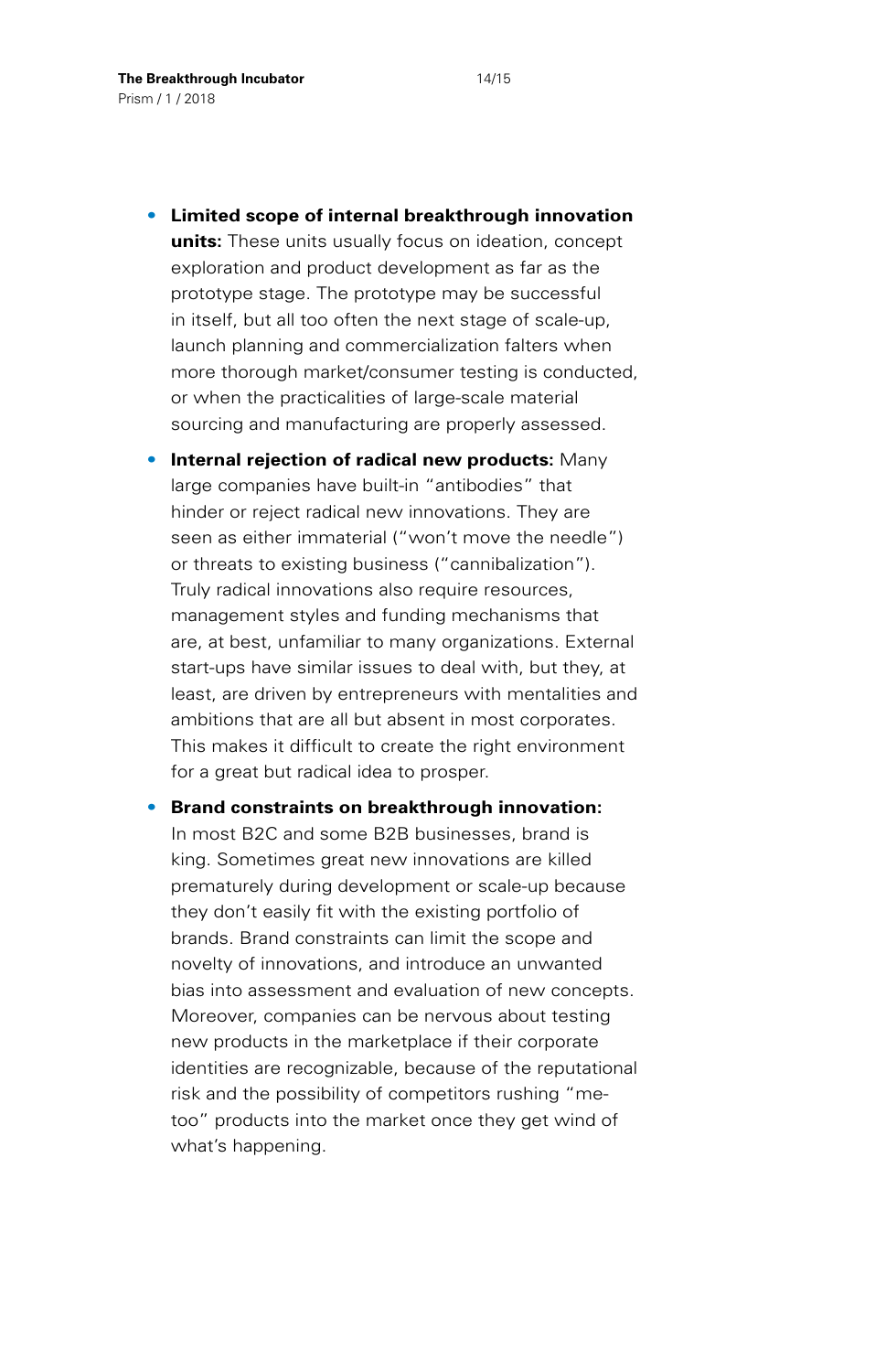• **Scale-up risks:** In many companies, concepts and prototypes stay on hold for years and are either never properly commercialized or finally killed off. This can be due to the investment required versus the residual risks of failure, or lack of a powerful champion to garner the required internal-stakeholder support. Stagnation is especially a problem when prototypes are "thrown over the wall" by technical functions to marketing, commercial and operations after the prototype stage. Even if there is cross-functional representation on new-product development governance committees, the barriers can still occur once the scale-up and operational requirements are assessed in more detail – and especially if there is no clear "home" for the prototype.

In our experience it is these practical downstream issues, rather than any lack of creativity, good ideas or technical ingenuity, that tend to be the real barriers to effective breakthrough innovation.

#### **How the Breakthrough Incubator model can help**

What can companies do to overcome these practical barriers? One solution that some leading companies are now starting to explore is to revisit their whole approaches to "open innovation" and become much more radical in how they leverage the external ecosystem. Rather than simply working with external partners to take part in what is fundamentally still an in-house innovation process, they are **creating "incubators" with single external partners, which manage networks of external collaborators.** These collectively cover the end-to-end product innovation process from ideation through to launch and commercialization, including strategic, commercial and operational planning, as well as technical development. This Breakthrough Incubator (BI) model enables accelerated creation of a new business proposition with new products/ services externally before transitioning it back into the parent organization, thereby overcoming many of the prototype scale-up barriers. In essence, this is the "build, operate, transfer" philosophy applied specifically to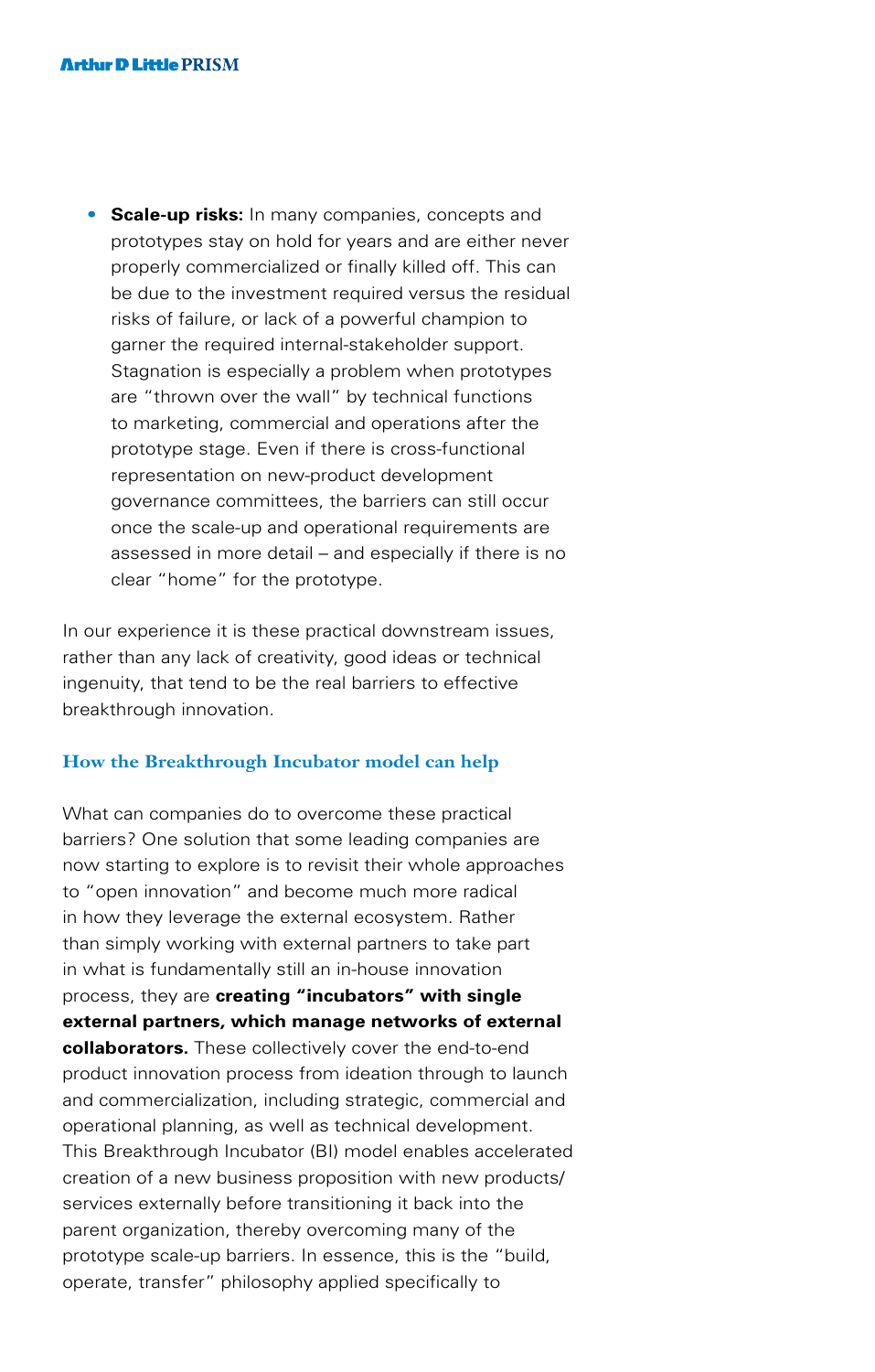*business growth integration and* growth ntegration and Transitioning, *Transitioning, ambitions Needs, Day-to-day monitoring and guidance* **Company** business **Lead delivery partner Partners Specialist firms** Transition planning *Transition planning Project set-up* roject set-up *Strategic, Agile ideation, concept & product dev, Business market and testing, piloting, scale-up and test launchcase and technology* **Plan Increment** *growth insight and Reflect Design Realize strategy Test analysis* Breakthrough Incubator

innovation and product development. A typical example of how the BI model works is shown in Figure 1 below:

Figure 1 **Example of a Breakthrough Incubator model for a consumer goods business**

In this model, the **BI lead delivery partner conducts every part of new-business creation,** with the owning company heavily involved only in the initial scoping stage and final transitioning and integration. In between, there is only a small company focal-point guidance team involved in close, regular interactions with the partner. (See also the case example in Box 1.)

A typical BI program commences with an **ambition from the company's top team to create a new business** based on innovative products or services in an area which is non-core to the existing business. Rather than conducting the program in-house, the company engages a suitably qualified BI lead delivery partner ("BI partner") firm to take on the entire innovation process. The BI partner acts as an **"orchestrator"**, harnessing resources from within the BI organization itself, as well as an extensive ecosystem of specialist partners. The BI partner takes full, single-point accountability for successful delivery as the prime for the program.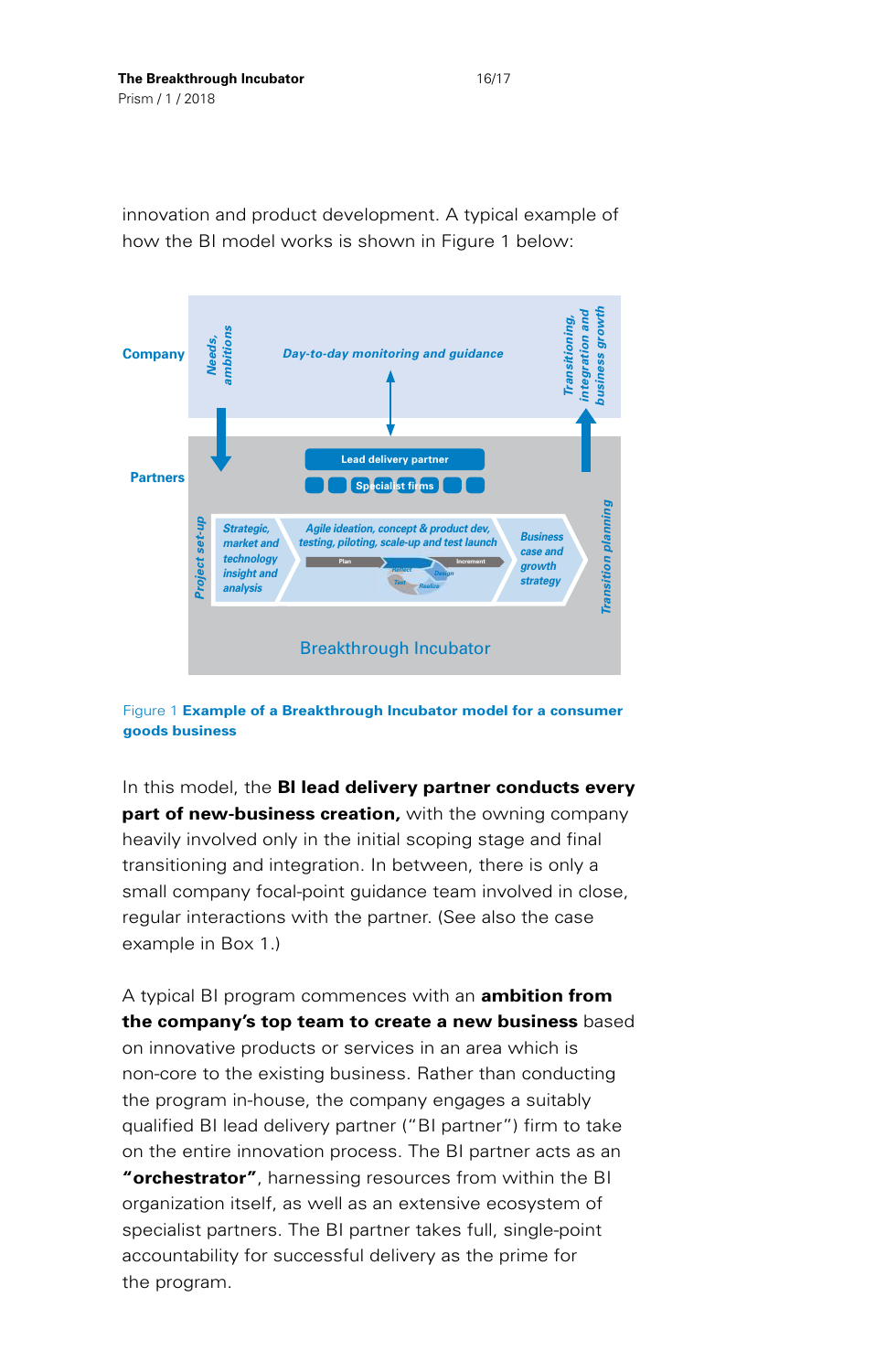Once the basic scope and aims are defined and agreed, the BI partner commences the program with an initial strategic review aimed at establishing and confirming the feasibility of the proposition, and the "art of the possible" in terms of an achievable ambition. Initial steps also usually include market/ customer/consumer insight ("pull") and technology analysis ("push"). The product/service development process then proceeds using an agile approach, **including ideation, concept/platform development, product development and customer/consumer testing.** Once there is a shortlist of new target products, **supply chain sourcing and manufacturing/operational analyses** are conducted **(i.e., how can it be made at scale?)** and an initial **business case** is developed, leading to a growth strategy which sets out the path to grow a sustainable business in a three- to 10 year time frame. Simultaneously, work is commenced on, for example, **brand/offer strategy** and **channel analysis**. A key feature of the model is that the BI partner takes the project **through to commercialization**, including test launching of actual products and services – not stopping at the prototype or bench-scale phase.

The work is conducted by the BI partner, using its own resources and engaging specialists, where required, from the ecosystems of both the company itself and the BI partner firm. During this time, the **owning company stays close to the ongoing process on a day-to-day basis**, with a small (e.g., two- to three-person) guidance team liaising frequently with the BI partner. Weekly meetings and co-attendance at key meetings ensure that the company remains fully informed of the process's status and key issues throughout. Overall progress, key decisionmaking and strategy are covered by a senior joint steering committee, which comprises executives from both the company and the BI partner.

A key aspect of the model is the use of **agile approaches** in the development process, with a strong focus on early customer/consumer testing, and iteration with short cycles, including immediate assessment of commercial and strategic implications in parallel with product development and testing. This agile approach ensures that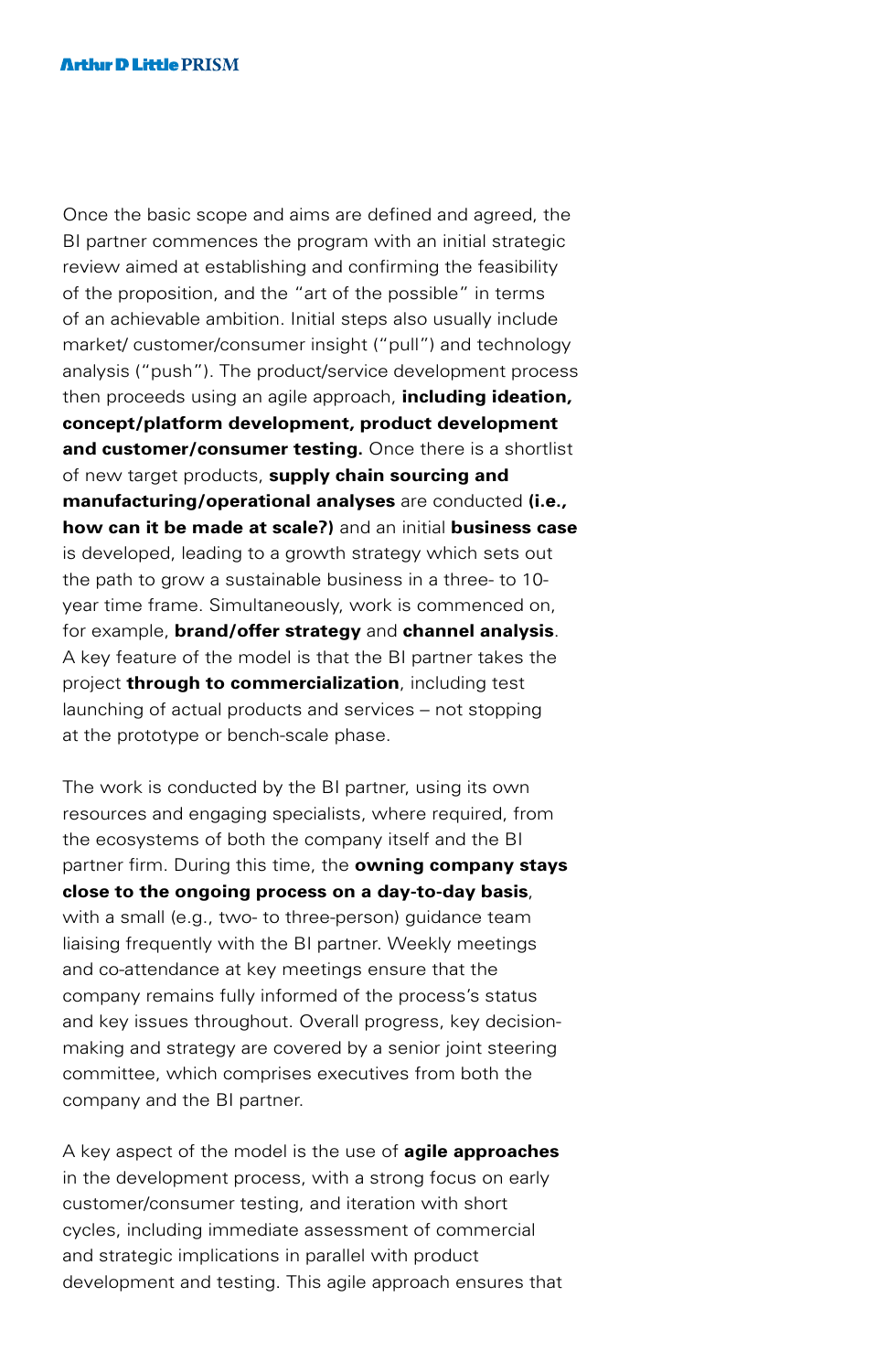the development is strongly market-/customer-/consumerfocused and the practical and scale-up aspects are properly assessed at an early stage  $-$  rather than after prototyping. $3$ 

The BI model goes well beyond "classical" open innovation because it externalizes an entire innovation, product development and new-business creation effort. Some companies may feel reluctant to externalize so much of what might seem critical for competitive advantage. And so they should be: if it is core to your strategy and you are good at it, keep it in-house. But as we argued above, many companies are *not* good at creating growth through internal breakthrough innovation efforts. In such cases, the opportunity costs or risks associated with extensive collaboration, or even full outsourcing, are actually very small compared to those of the in-house alternative. We have found that external "incubators" are an ideal way to build up the right organizational environment in order to systematize future breakthroughs by starting with smaller pilots or projects which have previously been "mothballed" and could be reinvigorated. (See Box 2 for an example.)

## **Box 1 – Breakthrough end-to-end product innovation for a large food and drink company**

A leading food and beverage company set out to target new segments of the consumer population by developing innovative products tailored to their specific needs. It wanted the initiative to be consumer-needs led, scientifically and quantitatively driven, and independent of its existing portfolio of businesses and brands. While the initiative aimed at developing and launching new products and platforms, it was also focused on learning and bringing the organization up to speed on the targeted segments, as they were deemed important future growth drivers. With the help of Arthur D. Little, the company created an "incubator" outside of its own organization with the charter to ideate, create, develop, test, and launch new products that fulfilled the strategic objectives.

<sup>3.</sup> See "Using agile approaches for breakthrough product innovation" for further insight, Arthur D. Little Prism S1 2017, [http://www.adlittle.com/en/insights/prism/using-agile](http://www.adlittle.com/en/insights/prism/using-agile-approaches-breakthrough-product-innovation)[approaches-breakthrough-product-innovation](http://www.adlittle.com/en/insights/prism/using-agile-approaches-breakthrough-product-innovation)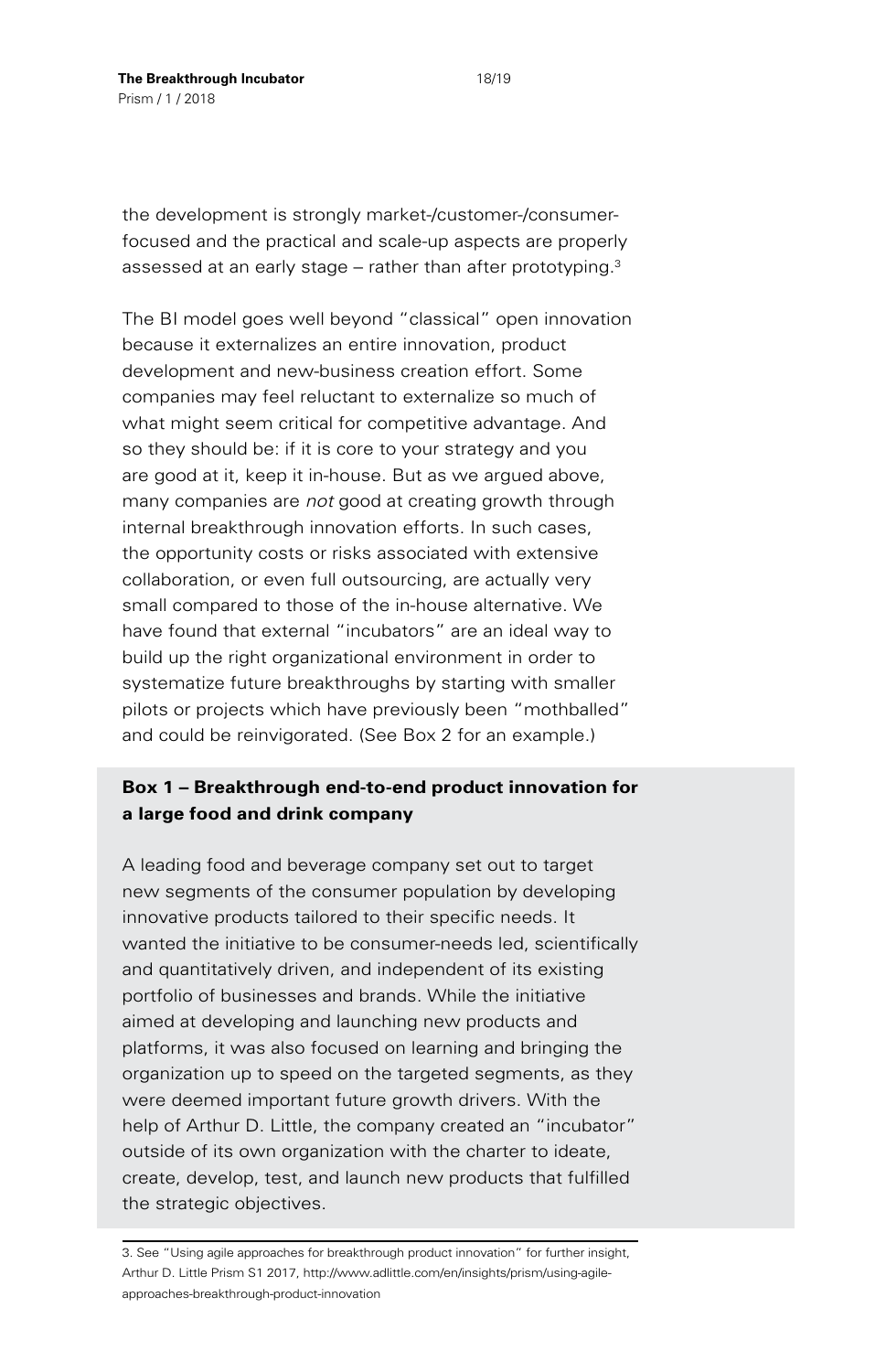As the project orchestrator, ADL created and implemented an agile approach using an ecosystem of collaborators that met the needs of every step of the project. ADL also coordinated with the client team on a regular basis to ensure input and buy-in to critical decisions and milestones. While only a fraction of the concepts developed as parts of this project ended up being launched (see Figure 2 below), an important benefit to the client was the creation of a portfolio of concepts/products and future brands that could be introduced to the market as parts of subsequent launches. The insight and learnings about the segments' emotional and functional needs will also form the basis for the development of strategic platforms around which the client will transform the business to focus on key growth segments of the future.



Figure 2: **While only a fraction of the concepts developed as parts of the project ended up being launched, an important benefit to the client was the creation of a portfolio of concepts/products and future brands that could be introduced to the market as parts of subsequent launches**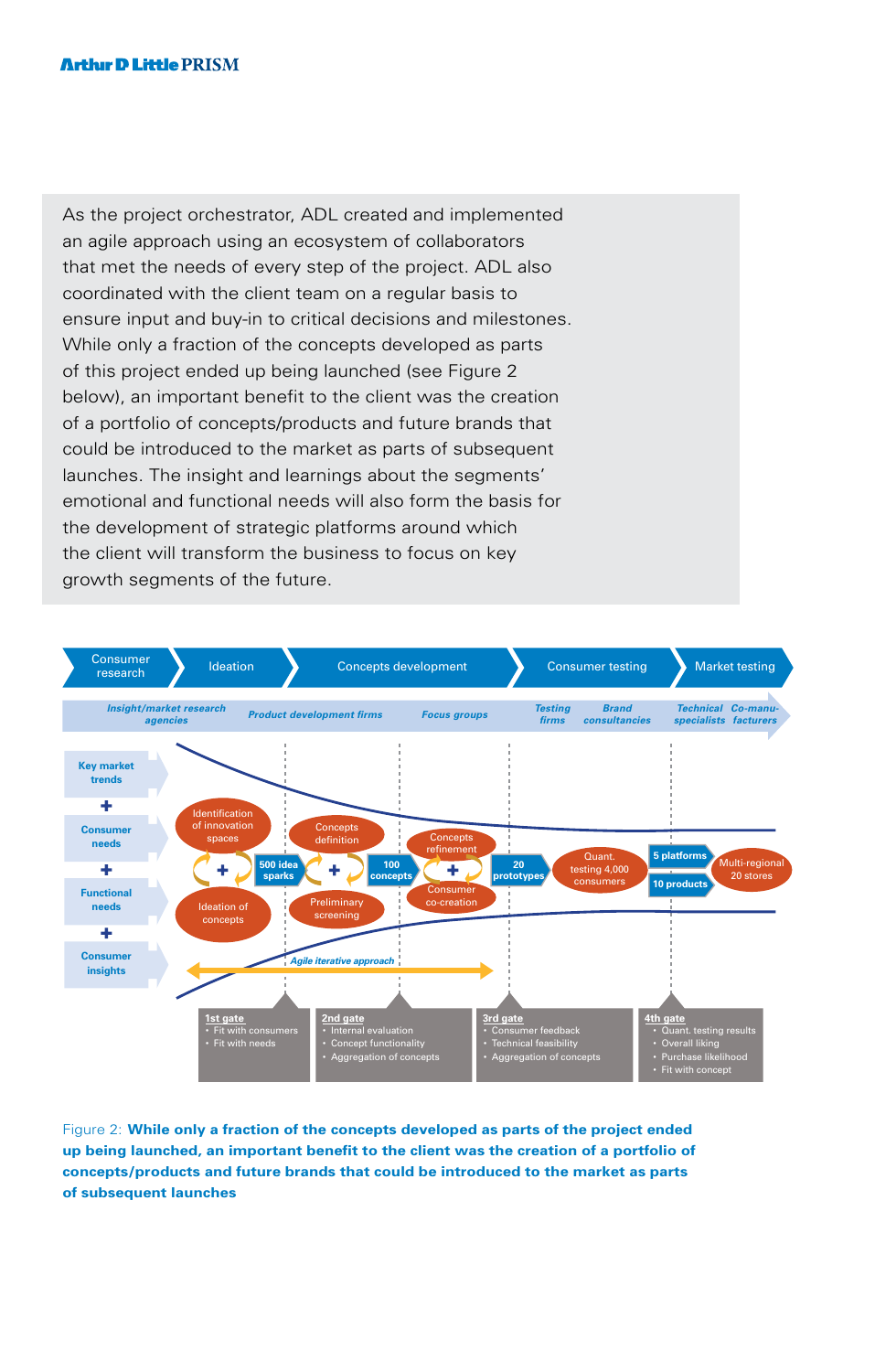## **The benefits of breakthrough incubation**

The BI model provides an excellent means of overcoming the challenges of innovation-driven growth, for example:

- **Rapid low-cost growth (bold):** The BI model offers rapid new-business creation at a fraction of the cost of a large-scale acquisition, and substantially faster and cheaper than internal development.
- **Speed and agility:** The BI model offers an opportunity to accelerate speed to market for breakthrough innovations. The agile approach adopted during product development means typical delays caused by formal phase-gate approvals are eliminated. Also, the BI partner is usually able to engage other external partners much faster than typical large companies can due to the absence of procurement red-tape, thereby overcoming one of the big challenges companies face in making open innovation work effectively. Reductions in time to market of 20–30 percent or more are achievable.
- **Removal of corporate bias and/or rejection:** Because the entire development-and-testing process takes place externally, normally in a "brand-agnostic" manner, typical problems such as inherent bias or rejection of new concepts/prototypes due to lack of perceived fit with the current business are greatly reduced. By the time the new business is transitioned back into the company or launched as a stand-alone entity, it has already been proven through market/ consumer/customer testing, test launches, operational assessment, commercial viability and strategic underpinning.
- **Resource efficiency:** One of the problems with stepout or non-core innovation is that new competencies are needed which don't already exist within the company. Moreover, any new-business creation normally requires significant resource support from a range of technical, commercial, operational and strategic functions. The BI model postpones the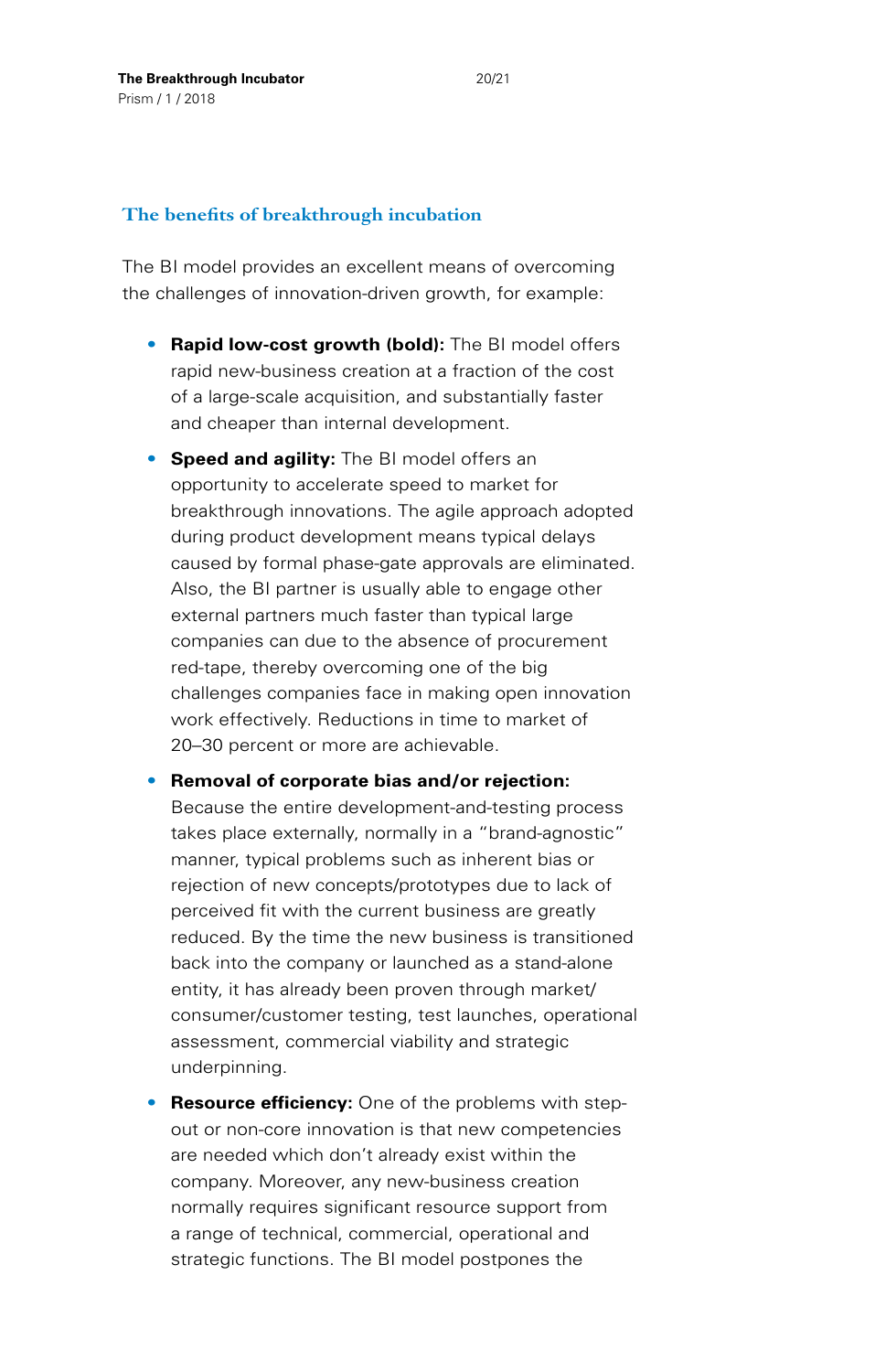need for a company to take on permanent in-house resources until – or unless – the proposition is proven and the requirements are clear. The company, meanwhile, can focus on its core business without distraction. Resource efficiency is also greater within the BI partner than it would be within a large company. All this means development costs can be significantly lowered – we estimate a potential reduction of 15–30 percent. Moreover, the greater procurement flexibility of the BI partner means the best-possible external expert resources can be easily secured for the work.

- **Mitigation of risk:** The relatively high-risk profile of a new business in a non-core area is one of the main barriers to breakthrough innovation. The BI model mitigates the risk by keeping the project external – and brand anonymous – until it is largely proven, not just at prototype scale but also at full scale.
- **Bridge across functional divides:** In the model, the BI partner covers all the various functional aspects of the new business – technical, commercial, operational and strategic. As it is more flexible than a large corporation, the BI partner can take a fully integrated, cross-functional approach much more easily, which enables more agility and speed, as well as better coverage of all the aspects that are critical for a successful new-business launch.
- **Expertise synergies:** The BI partner will typically bring a range of external expertise that is partly additional to, and partly overlapping with, the company's internal expertise. The integration of this expertise between the BI partner and the company brings synergies which can advance the company's know-how and capabilities in areas such as marketing, consumer insight, product/platform development methods and technical competencies.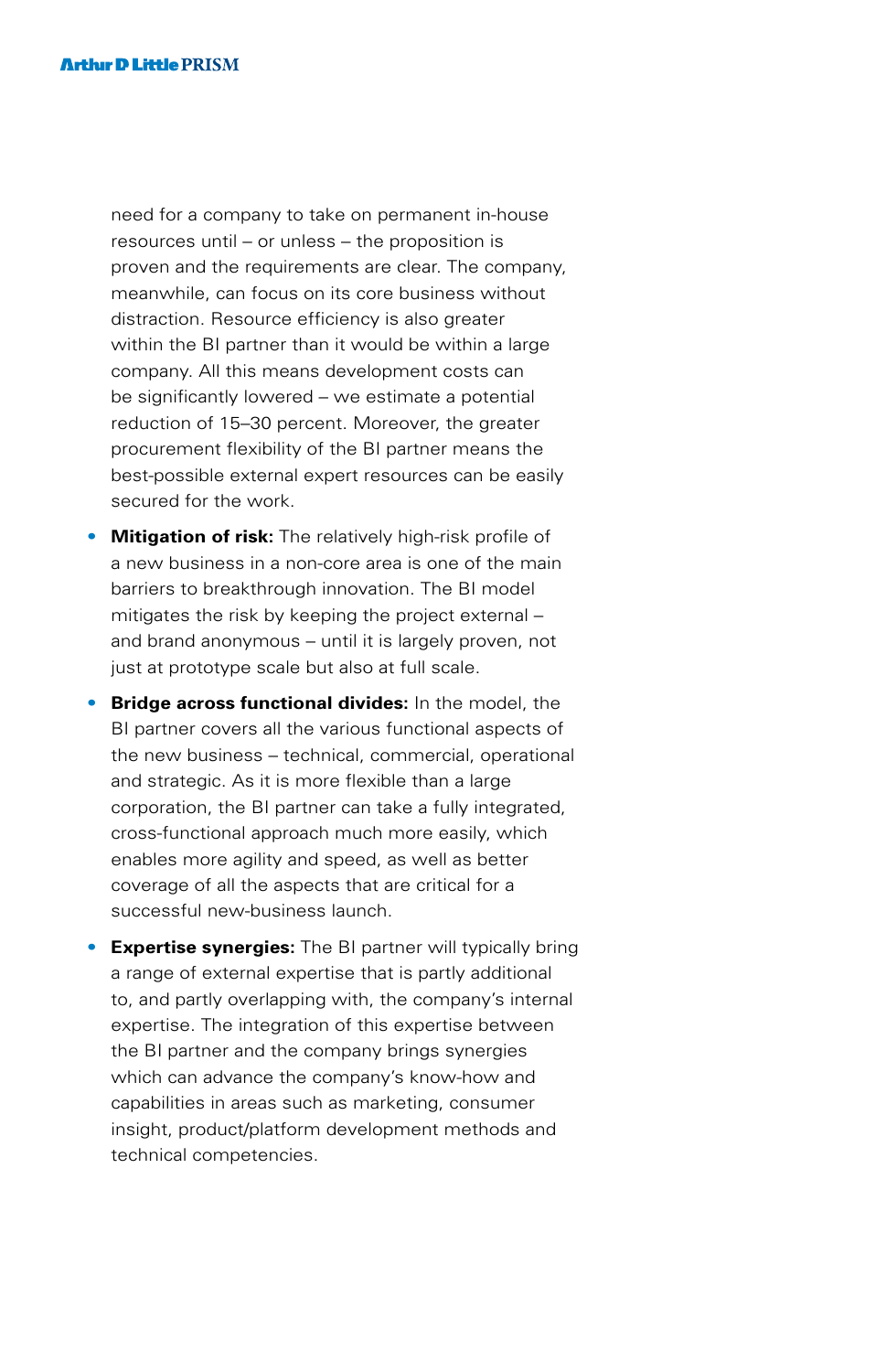## **Box 2 – Establishing an agile "innovation incubator" approach for piloting new-product innovation for a global steel company**

A large steel company had found that while it had very competitive products, facilities and capabilities, it invariably struggled to put these to use in breakthrough innovations. The technology and R&D people were unable to gather and use detailed market insight, while commercial teams were focused on existing products. The result was that breakthrough projects simply dragged on and became (or seemed to become) irrelevant and nonviable. The company had therefore decided that it needed to establish an incubator for future breakthrough innovations, but was unsure how to do this.

With the help of ADL, it identified and selected suitable pilot incubator projects that could be run partly or even fully outside the company, and thereby allow the company to "learn by doing". These pilot projects were selected based on: their scope (adjacent to the company's core, for instance, in terms of advanced steel-surface treatment or in combination with digital solutions); their incubation and market potential (would the projects truly benefit from an agile co-venturing approach, and would they then be expected to make a big splash in the market?); and their learning potential (would eventual success also enable the company to better understand how to systematize this in setting up the incubator unit?). This discovery stage was followed by a highly iterative incubator stage to rapidly downscale market, technology, organizational and resource uncertainties, and to populate the blueprint of the incubator. This two-pronged approach ensured early proof of principle to the organization, as well as a truly fit-for-purpose, "zerobased" organizational design to replicate this success systematically in the future.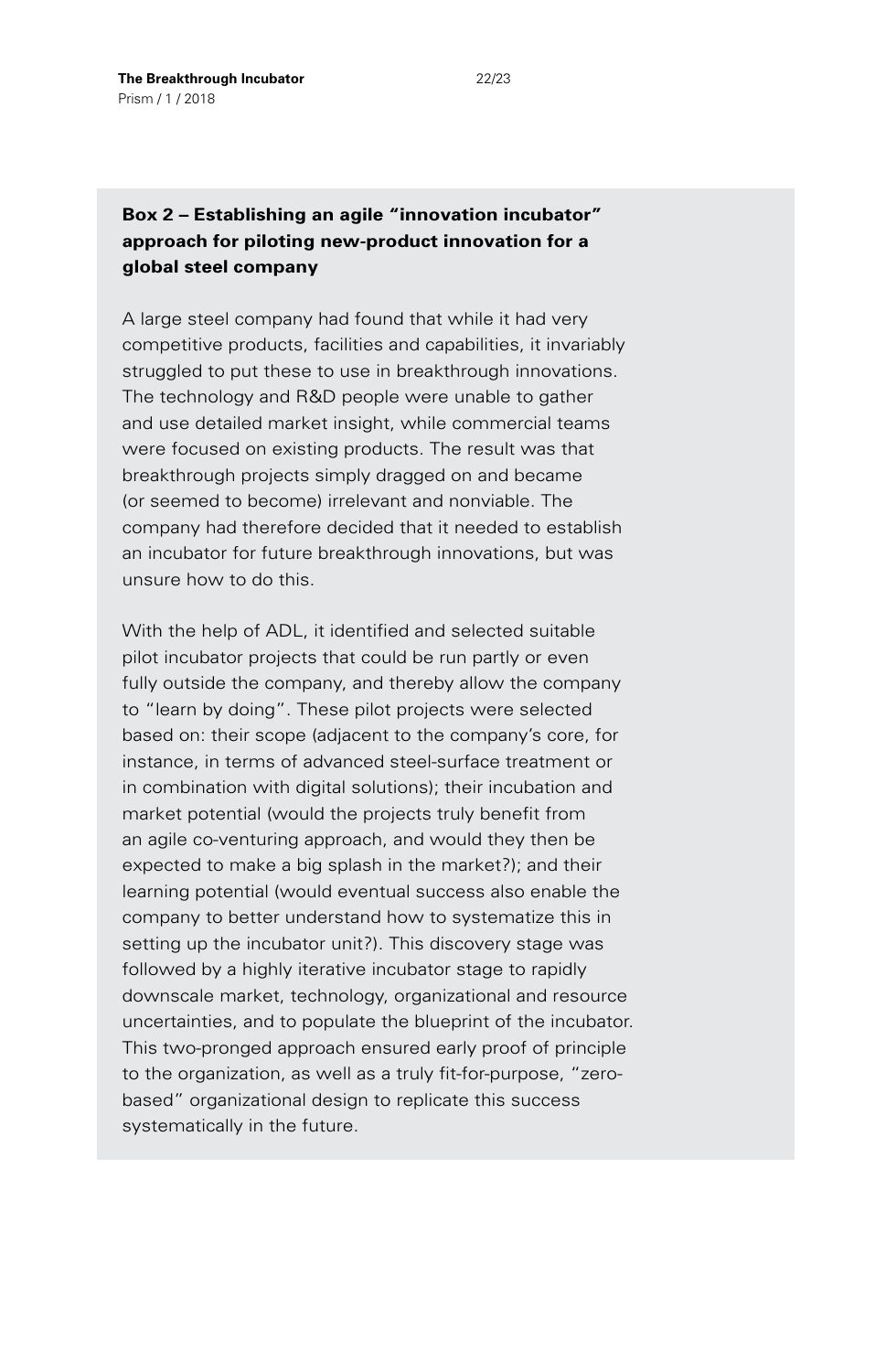## **Key success factors for implementing the Breakthrough Incubator model**

In order to achieve these benefits, it is important to ensure that the BI approach is appropriately implemented. We have identified five key success factors for this, as shown in Figure 3 below.



Figure 3 **Key success factors for the Breakthrough Incubator model**

#### *1 Secure top management commitment*

First of all, the BI model will not work unless it is actively sponsored by the top management of the company. An end-to-end innovation program cuts across many different functions, not just R&D. There are inevitably many vested interests and perceived threats across these functions: not only internal technical resources who may view the BI model as a possible threat, but also other people in functions and disciplines such as marketing, supply chain, manufacturing, and strategic planning, who may be initially suspicious or skeptical. Top management leverage and authority are necessary to push the model through without undue interference from internal stakeholders.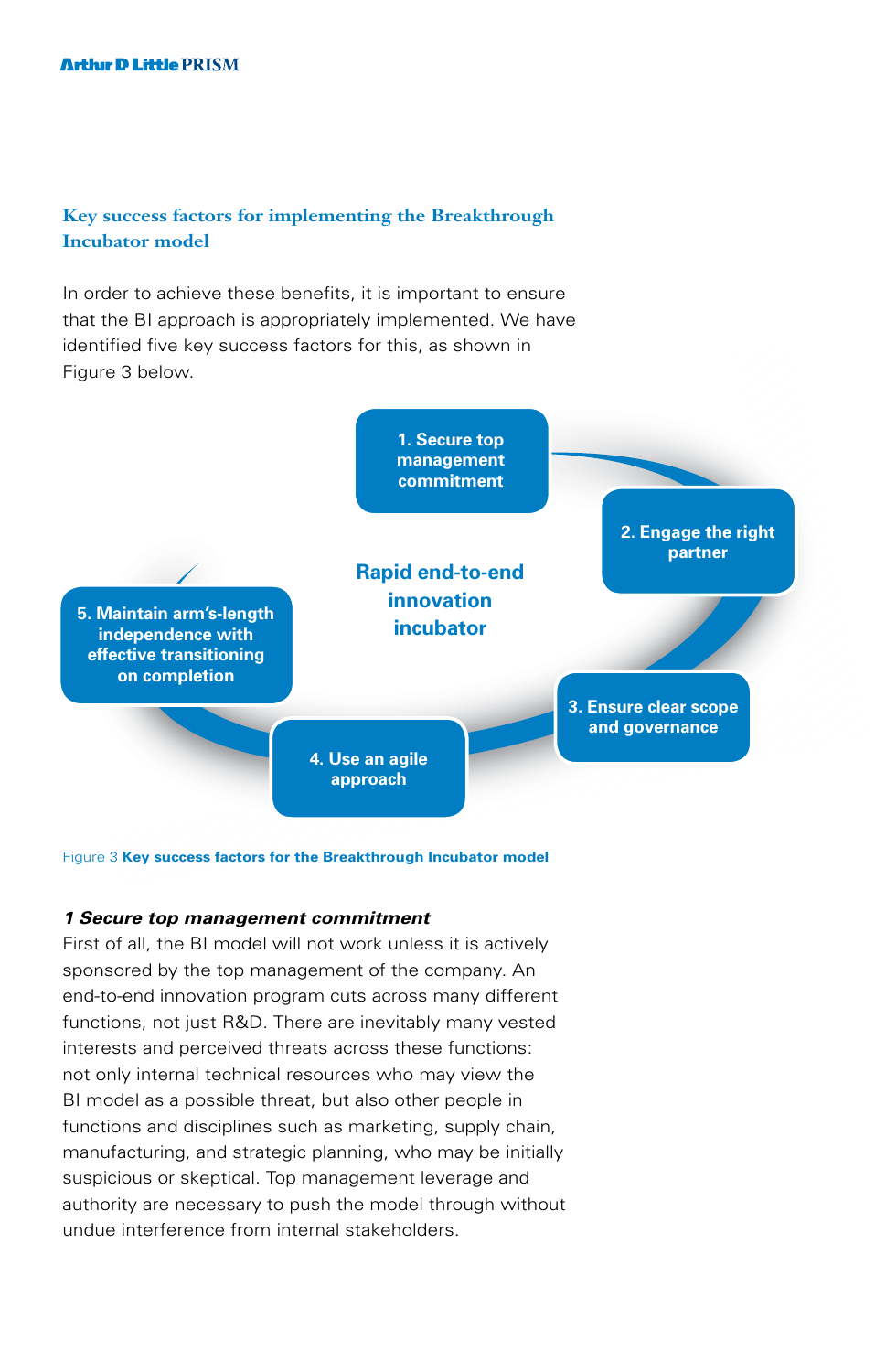### *2 Engage the right partner*

The role of the BI partner is central to the success of the model. The BI partner acts as an overall "orchestrator" for the program, using both its own resources and those of the ecosystem, as shown in the example in Figure 4.



#### Figure 4 **Typical Breakthrough Incubator partner network**

The company needs to ensure that there is a **single-focalpoint guidance team** during execution, typically within the new-product development or open innovation function, which is able to orchestrate the involvement of other company functions.

The BI partner firm needs to have **relevant in-depth expertise in-house**. This means having experienced staff with first-hand experience in new product/service development in the appropriate industry. Together, they should bring a mix of detailed technical skills (e.g., in appropriate technologies), operational skills (e.g., in relevant manufacturing, sourcing and/or supply chain operations), commercial and marketing skills (e.g., in pricing, brand strategy and channel strategy), and strategic business skills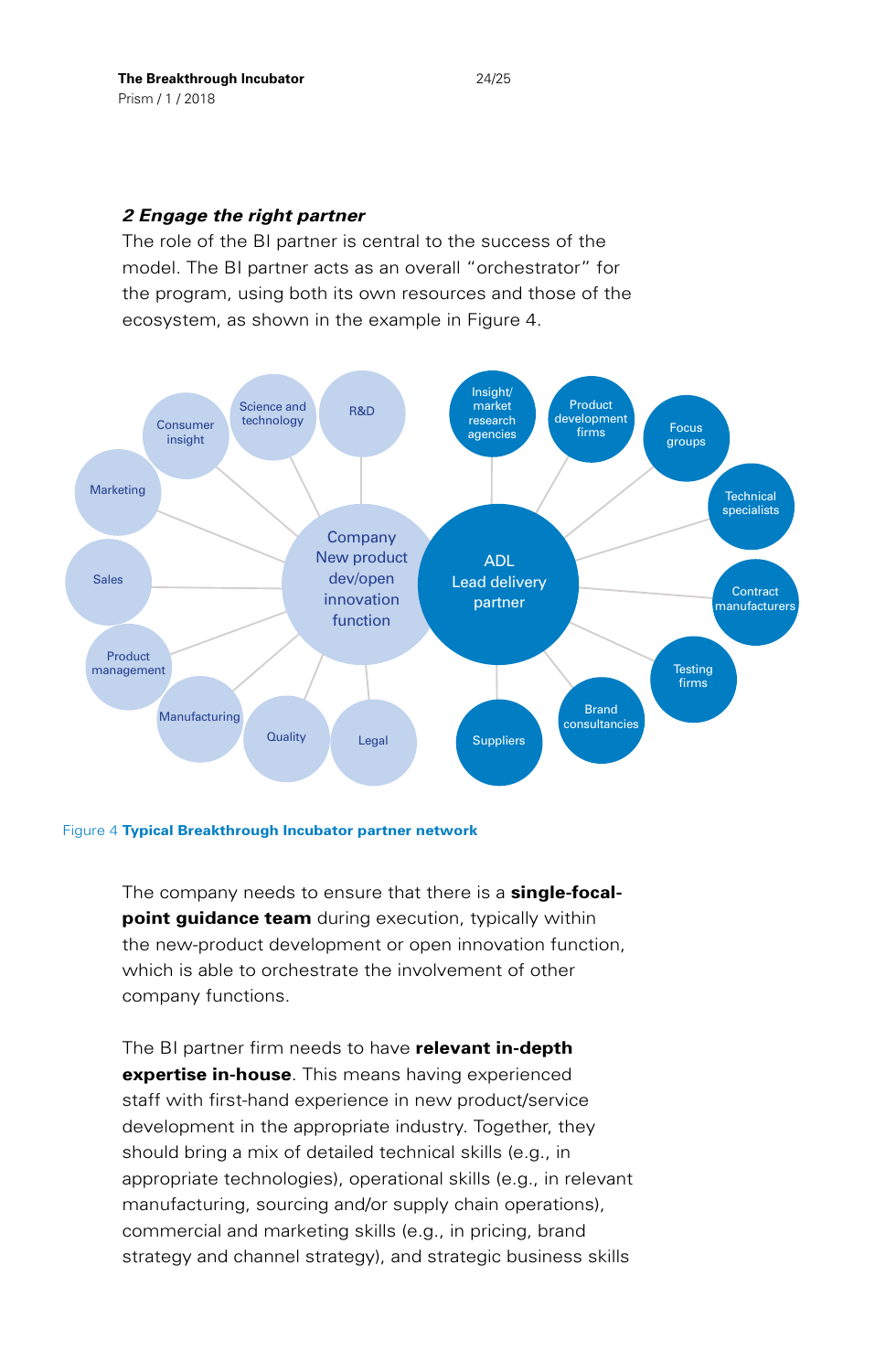(e.g., in growth strategy). It is essential that the BI partner is involved as a **"player" as well as an "orchestrator"**, working closely with other specialist partners at a detailed level. Without this, the BI partner role is reduced to one of an administrator or project manager, and this provides an insufficient level of control for a complex innovation program. This **multi-disciplinary capability** is vital for the BI partner – for example, a purely technical firm (such as a contract design and development consultancy) may not be appropriate for the role, and neither would a purely strategic or brand/marketing consultancy.

The other **specialist partners from the ecosystem should be the best available** given the scope and nature of the work. Typically, some will be firms that already work regularly for the client company and are known and trusted by them, while others will be firms that have strong existing associations with the BI partner firm. Contracting should use good procurement practices, with competitive bids where appropriate. It may be relevant to have more than one partner organization in the same field working in parallel, such as in new-concept development, as this can greatly enhance the richness and breadth of the outcome.

#### *3 Ensure clear scope and governance*

Like with any significant project, it is important to agree the scope, ambition, tasks, deliverables and milestones very clearly and with sufficient detail at the outset. Usually there will still be a significant degree of uncertainty at this stage; hence, it is advisable to split execution into discrete phases with separate budgets. Establishing a suitable steering and governance process is also important. This should include a **joint steering committee** with senior executives from both the company and the BI partner, and a **program-level team** comprising the BI partner firm's program leader and the company's day-to-day focal point.

#### *4 Use an agile approach*

As mentioned above, the BI model delivers benefits especially through speed and agility. The development process needs to be based on deep, comprehensive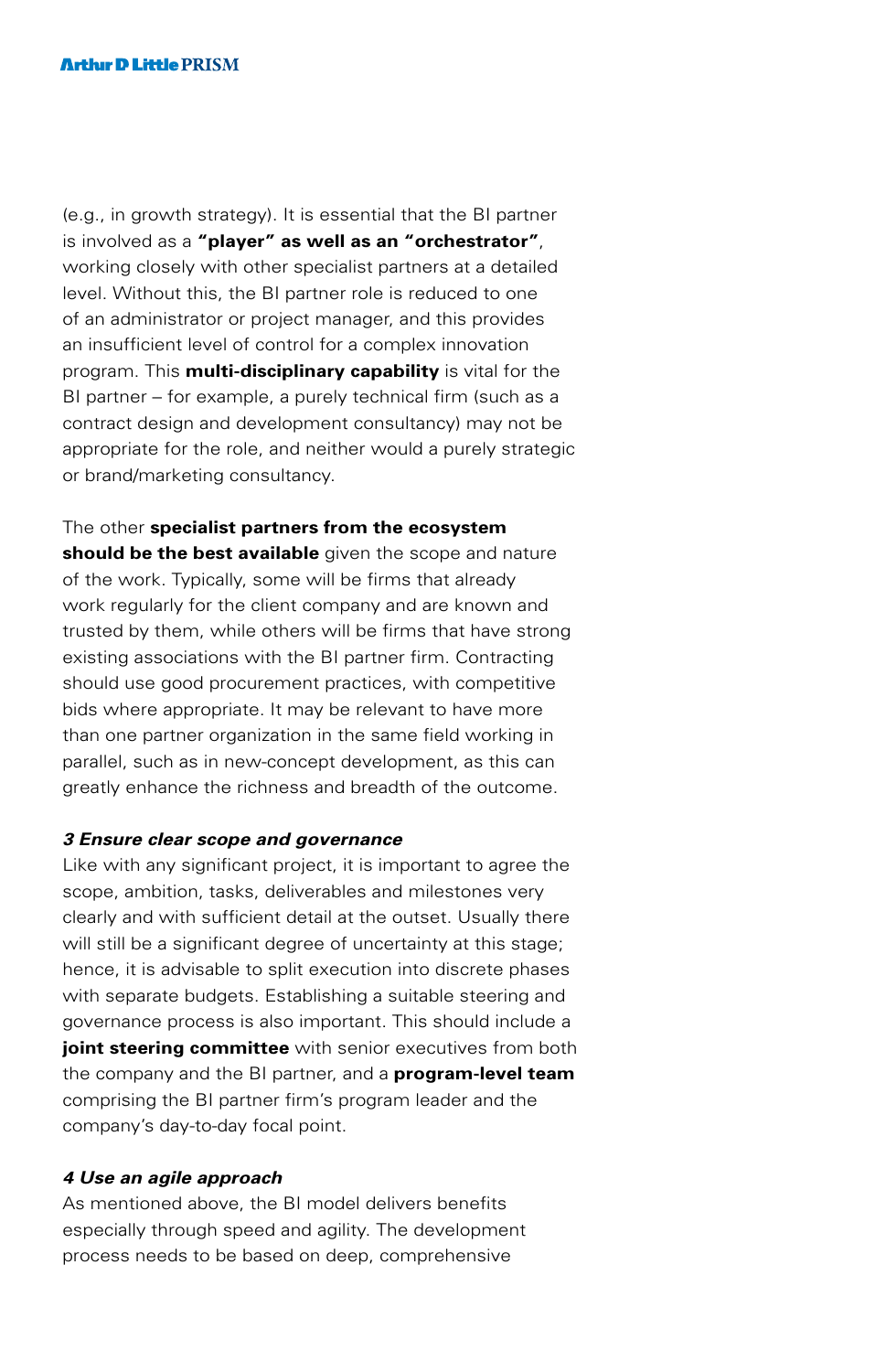technology and market/customer insight. Subsequent steps from concept development onwards need to be conducted iteratively, with **early prototyping and rapid quantitative and qualitative testing** in the marketplace. One of the benefits of the BI model is that it enables this agile, multifunctional development approach, which would be hard to implement within a large global organization. Effectively, this is similar to treating the program as a new-business venture with seamless integration across strategic, technical, commercial and operational functions.

## *5 Maintain arm's-length independence with effective transitioning on completion*

One of the main benefits of the BI model for breakthrough innovation is its freedom to run without corporate interference. It follows that a key success factor is to maintain adequate independence with contacts only via the nominated focal-point guidance team and the joint steering committee, as mentioned above. In some cases it may even be necessary to keep the program confidential within the company itself until it has reached sufficient maturity, in order to prevent corporate interference. This also helps to maintain external confidentiality.

A consequence of this independence during execution is that it is extremely important to have a **comprehensive transitioning process** to integrate and hand the program back to the company once it is completed. This transitioning process needs to include structured interactions with all key internal stakeholders involved, including elements such as one-to-one coaching, interactive workshops, co-working and "helpline" support. Transitioning will typically need to take place over several months in order to provide the receiving organization within the company with adequate opportunity to assimilate and "own" the new business, as well as to benefit fully from the insight and lessons learned.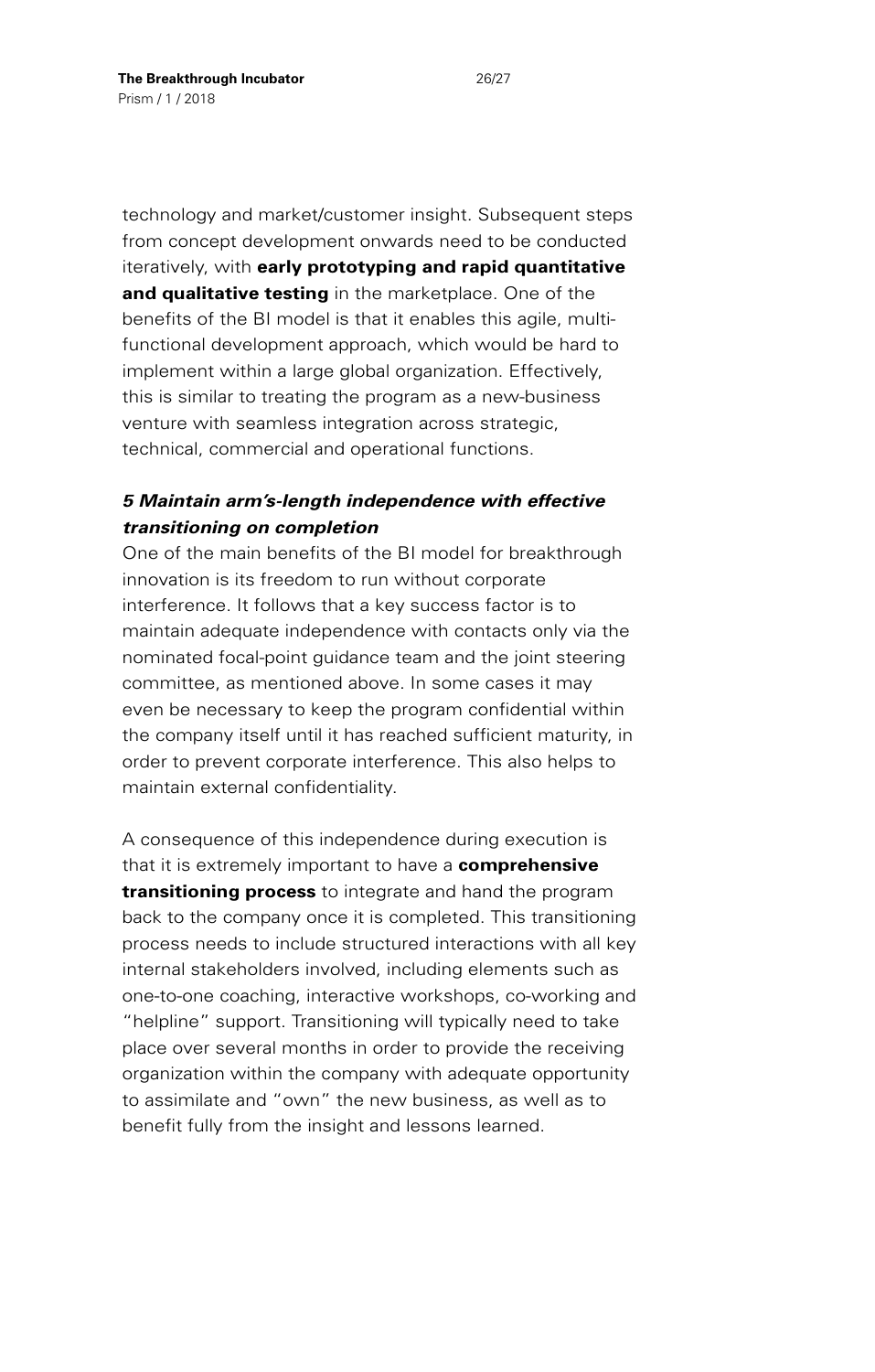#### **When is the Breakthrough Incubator model applicable?**

The BI model generally has broad applicability across both the B2B and B2C sectors. However, certain situations are more suitable than others to benefit from the approach. The BI approach is likely to be most suitable for:

- **Companies requiring rapid step-out growth:** The approach is especially suitable for creating new products, services or businesses which are not core to the current business, and where the necessary inhouse competencies do not exist. These could arise from (for example) convergence trends or new digital opportunities in non-digital industries. Examples could include a novel medical device which incorporates digital functionality to provide an integrated consumer health service, an original food and drink concept which targets new consumer segments, or a new component or piece of equipment which relies on non-core technology and opens up a fresh customer market.
- **Shorter-innovation-cycle industries and innovation areas:** The approach is more suitable for industries and innovation areas in which product development cycles are less than two or three years from conception to market, such as consumer goods, food and drink, specialty chemicals/materials, telecommunications, digital, service industries, healthcare technology, and light engineering/ manufacturing/energy. It could also be suitable for longer-investment-cycle industries such as heavy engineering, provided that the step-out innovation areas being considered have short development cycles themselves.
- **Larger companies:** The incremental benefit of the BI model really shows when applied in a large-company context. Large companies often struggle with speed to market, agility and breakthrough innovation, but they also typically have more access than smaller competitors to required funding, experts, pilot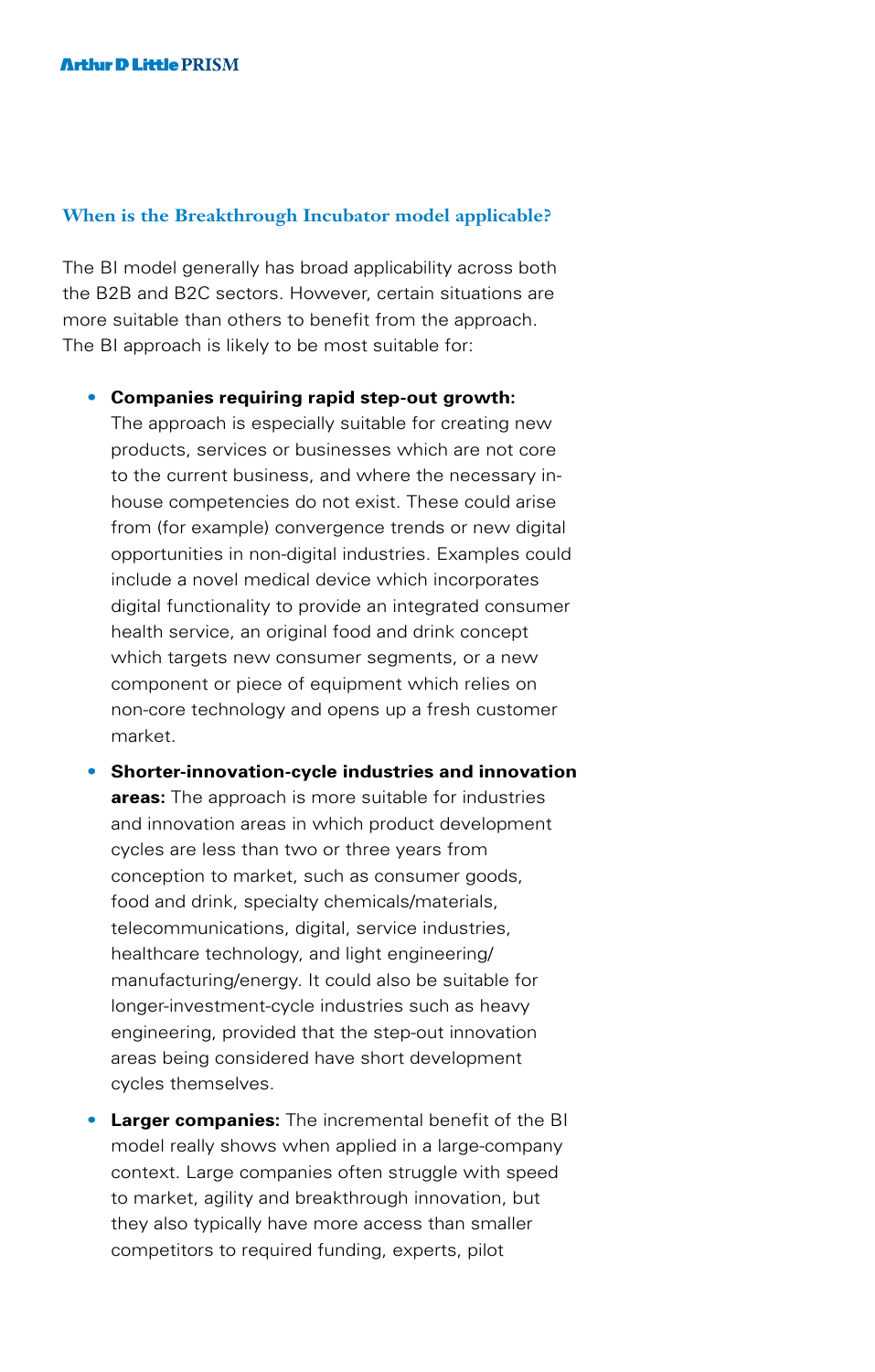facilities and, for instance, lead customers. So the BI model can circumvent inherent weaknesses while still leveraging a company's major strengths and scale. That said, smaller companies may also benefit from the BI model if they are significantly resource constrained and need to develop and commercialize new businesses quickly.

#### **Insight for the executive**

The Breakthrough Incubator model is a highly effective new approach for achieving rapid growth through breakthrough innovation. The success of the model underlines some key insight into how companies should go about delivering rapid business growth.

- Identify your barriers and take action: Take an honest look at your approach to breakthrough innovation. Is it delivering the value you envisaged for the company and, if not, why not? Then take action to change your approach.
- Don't underestimate scale-up and commercialization challenges: Downstream scale-up and commercialization are often bigger challenges than upstream concept and prototype generation. Make sure your approach addresses these issues.
- Be agile: Don't use normal phase-gate approaches for breakthrough innovation. Work towards early prototypes and constantly test using quantitative as well as qualitative methods to progressively reduce risks and uncertainties.
- Be cross-functional: Use a development approach that focuses on truly integrating technical, operational, strategic and commercial input at an early stage, not just towards the end of the cycle. Why pursue great technological innovations if plausible business model options don't make sense?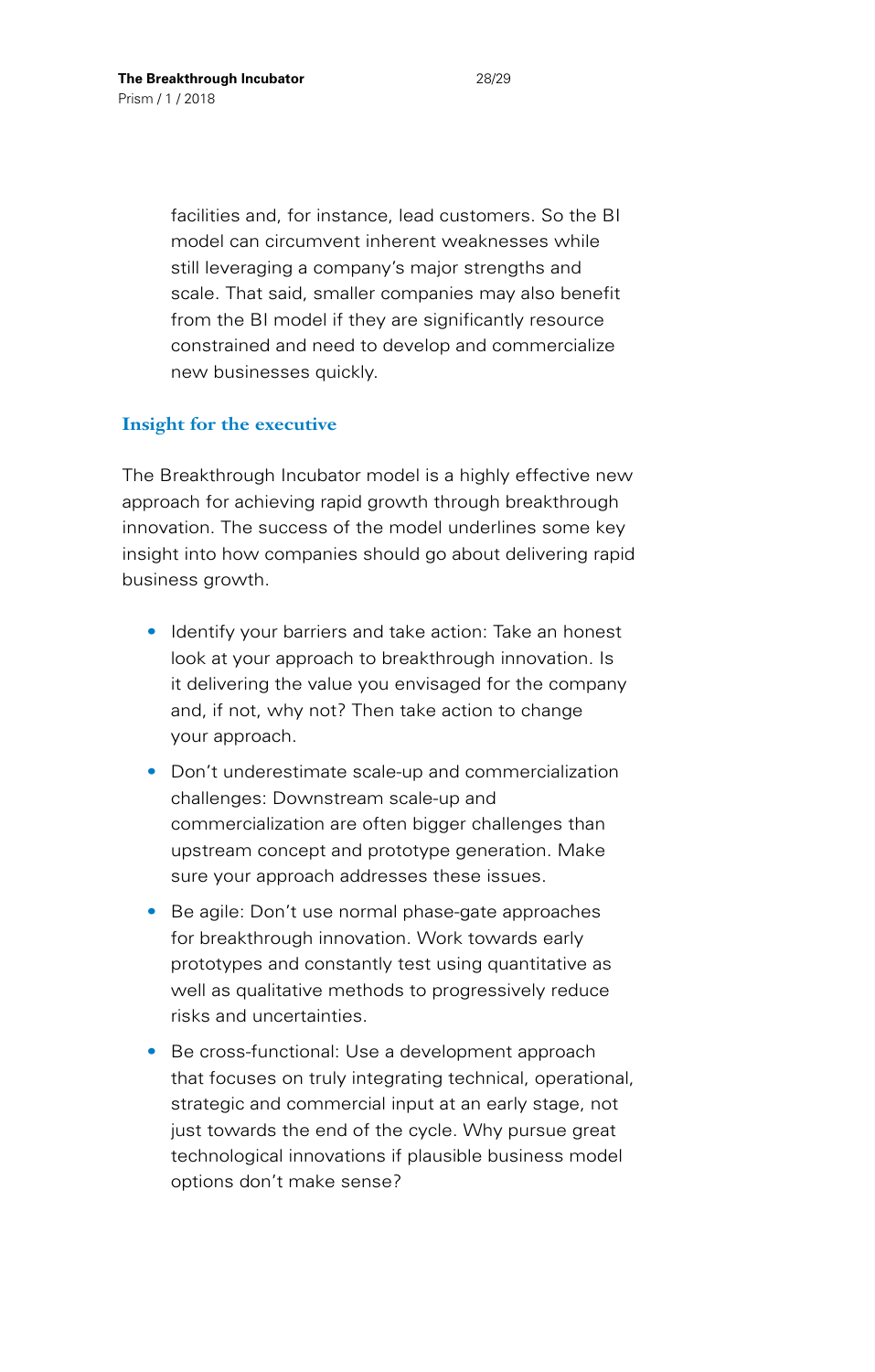• Consider externalizing: Just using external partners for specific tasks and keeping everything else inhouse may not deliver the step-out growth you need. Be prepared to externalize the whole development project and incubate it before transitioning it back into the company.

The Breakthrough Incubator model is a highly effective solution for companies that are serious about transformation and building sustainable new businesses of scale. We believe it will be an increasingly common approach for leading innovators over the coming years.